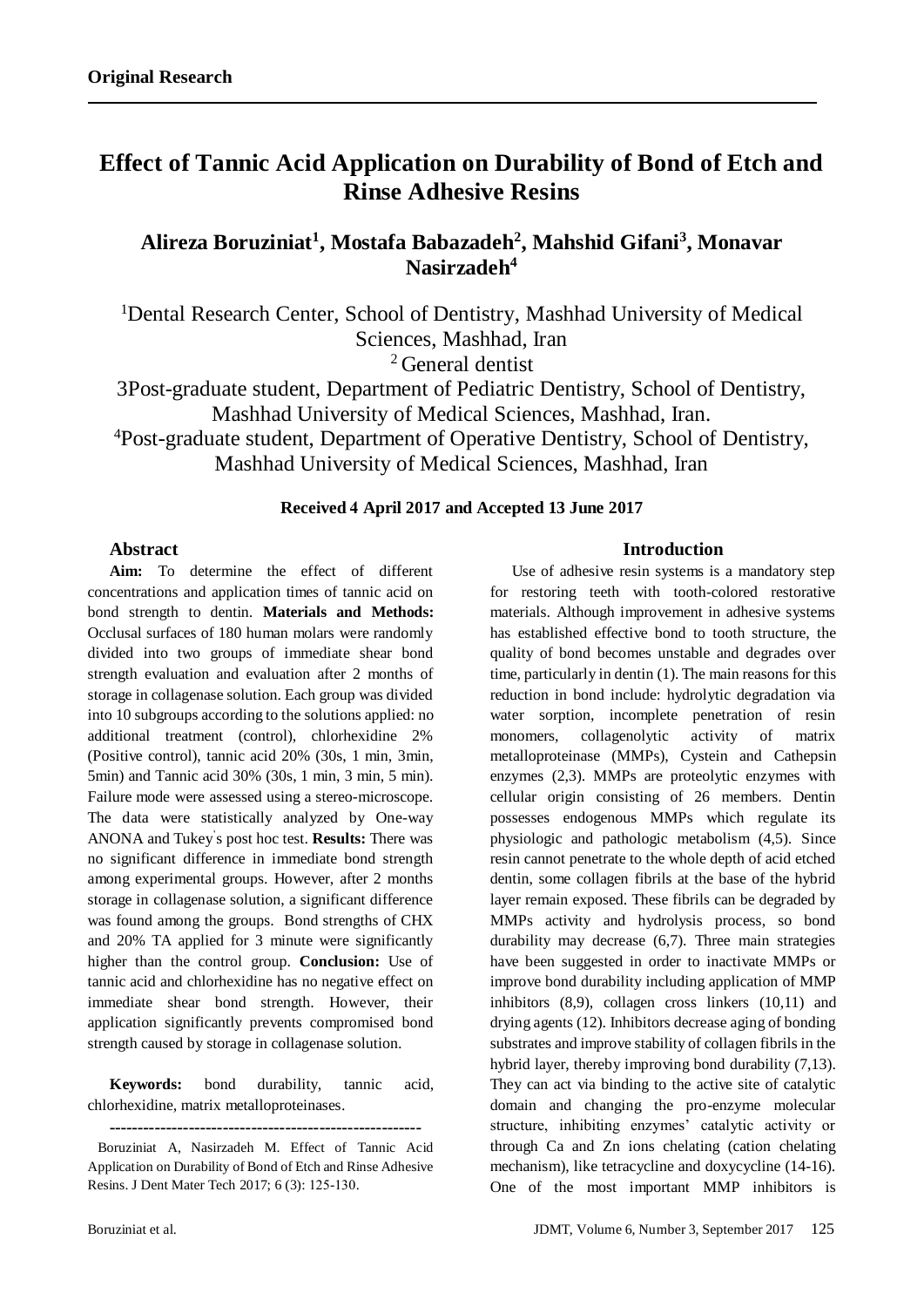chlorhexidine which is well known as a disinfectant and serves as a great MMP inhibitor as well [\(13,](#page-4-6)[17\)](#page-4-8). Cross linking agents such as Glutaraldehyde, Proanthocyanidin and tannic acid improve mechanical properties and increase modulus of elasticity and tensile strength of demineralized dentin by inducing more exogenous cross links [\(10\)](#page-4-3). They change collagen fibers' structure and stabilize them against degradation [\(2](#page-3-1)[,18\)](#page-4-9). However, some disadvantages have been mentioned for cross linkers. Synthetic cross linkers like Glutaraldehyde or Carbodiimide have high levels of cytotoxicity. Moreover, their long term stability is indistinct. On the other hand, natural cross linkers have fewer shortcomings [\(2\)](#page-3-1). Tannic acid (TA) is a commercial form of Tannin, a polyphenol with weak acidity. TA was previously used as a vasoconstrictor to inhibit bleeding of gingival tissue and also as a dentin acid conditioner. However, it was only capable of removing smear layer and not demineralizing dentin. TA binds to collagen amid groups via its hydroxyl group, rendering fibrils more stable and resistant against MMPs [\(19](#page-4-10)[,20\)](#page-4-11).

The aim of this study was to evaluate the effect of different concentrations and application times of TA on bond strength and bond durability of a total etch adhesive resin. The null hypothesis of this study is that different concentrations and application times of tannic acid (TA) have no significant effect on immediate and two-month bond strengths.

#### **Methods and Materials**

180 human third molar teeth without caries and cracks were selected. After debridement, the teeth were stored in normal saline solution (Shafa, Iran) for 1-2 weeks in standard room temperature  $(25^{\circ})$ . The solution was renewed every week. Then the samples were vertically mounted in self-cure acrylic resin blocks (Acropars, Iran) from 1 mm below CEJ. The enamel of occlusal surfaces were removed and then dentin surfaces were gently ground flat with 400 and 600 grit silicon carbide sand papers under running water. The samples were randomly divided into 10 groups of 18. In the first group (control), dentin surfaces were etched by 15% phosphoric acid (Ultradent, USA) for 15 seconds and washed out for 15 seconds. Then, adhesive (PQ1, Ultradent, USA) was applied according to the manufacturer's instructions and polymerized using a LED curing unit (Blue Phase C8, IvoclarVivadent, Schaan, Lichtenstien) at  $800 \text{mW/cm}^2$  for 20s. Consequently, one transparent plastic tube with 1.5 mm diameter and 4mm length was carefully placed on the dentin surface. Resin composite build-up was accomplished using one increment of 1mm and two 2mm increments with Z250 (Shade A1, 3M ESPE; St Paul, MN, USA), each increment being light cured for 40s. Specimens were post-cured from each surface for 40s. In other experimental groups, all procedures were the same as the control group except application of the solution before using adhesives. In the second group (positive control), aqueous solution of 2% CHX (Consepsis, Ultradent, USA) was applied on the dentinal surface with micro brush (Pegasus, Astek Innovations, England) removing the remnants after 30 seconds with a clean micro-brush. (2, 18). In the third (TA20) and forth (TA30), 20% and 30% TA solutions were applied respectively. These groups were divided into four subgroups according to time of TA applications (30 s, 1 min, 3 min and 5 min). The remnants of TA were removed with a clear micro-brush.

In half of the samples of each experimental group, the shear bond strength test (SBS) was performed after 24 hour storage in 100% humidity by using Universal Testing Machine (Zwick/Z250, Type KAP-Z, Zwick Roell Group; Ulm, Germany) at crosshead speed of 1 mm/min. According to the time of evaluating bond strength samples were divided into 2 subgroups. Micro tensile bond strength test was done on half of the specimens after 24 hours from preparation. In other samples, SBS was evaluated after two month storage in collagenase solution (Cholestridium Histoliticum, 125 U/mg, Sigma Aldrich, USA). The solution was renewed every week. Failure modes were determined at 40X magnification using a stereomicroscope (LEO, 1450 UP, Zeiss; Oberkochen, Germany) and recorded as adhesive, cohesive in enamel, cohesive in composite or mixed. Data were processed using SPSS version 11.5 software (SPSS Inc. Chicago, IL). Normal distribution of the data was confirmed using Kolmogorov-Smirnov test, and data were analyzed using One-way ANOVA and Duncan tests with the level of significance set at 0.05.

#### **Results**

The mean values of SBS are presented in Table 1. There was no significant difference in immediate bond strength among experimental groups (P-value= 0.2). However, after 2 months storage in collagenase solution, a significant difference was found among groups. Bond strengths of CHX and 20% TA applied for 3 minute, were significantly higher than the control group. Failure assessment is summarized in Table 2. Adhesive failure was the most observed failure mode in all experimental groups.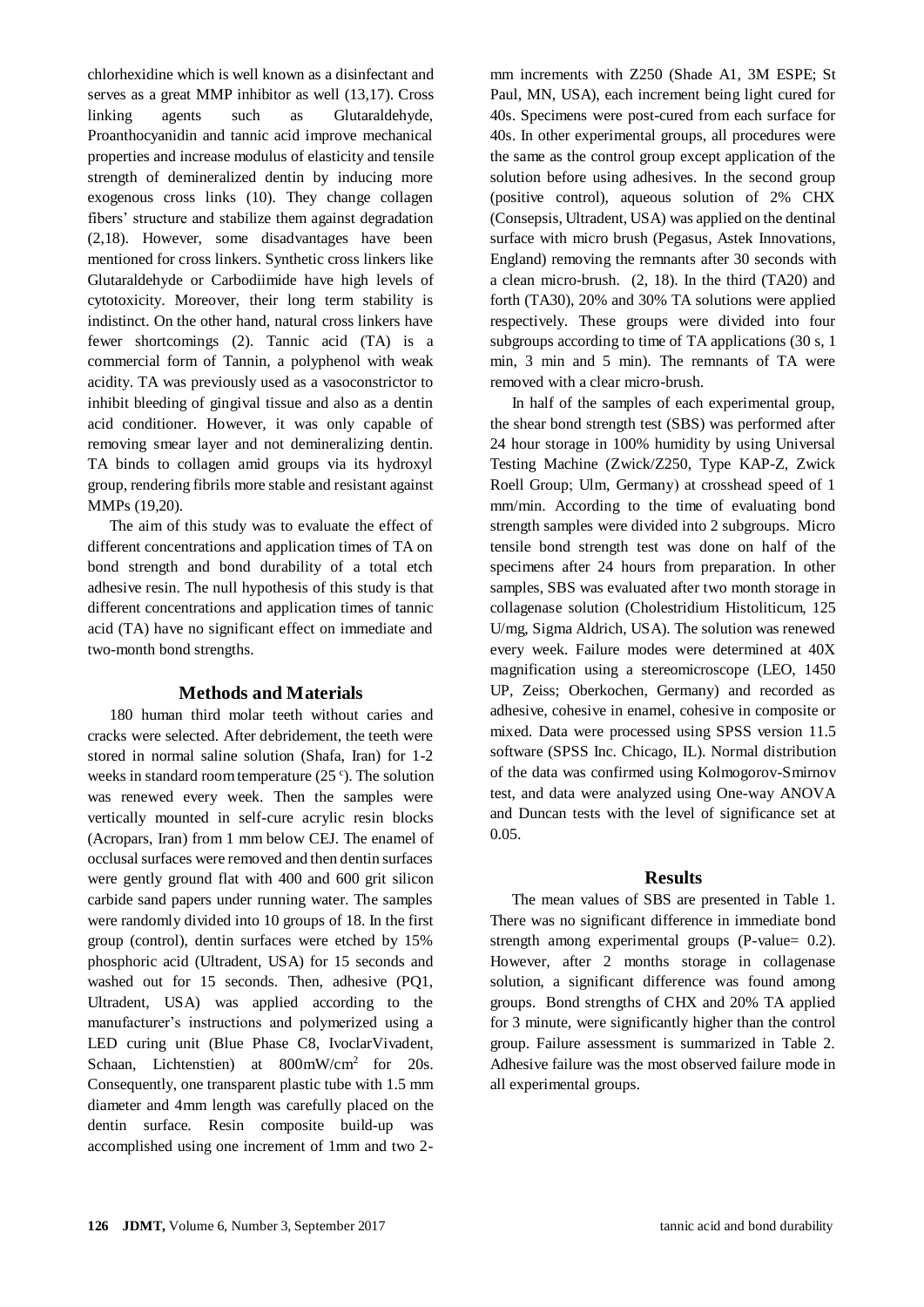| Groups           |                       | ${\bf N}$ | Mean $\pm$ Std. deviation        |  |
|------------------|-----------------------|-----------|----------------------------------|--|
| Immediate        | Control               | 9         | $10.703$ <sup>a</sup> $\pm 2.59$ |  |
|                  | <b>CHX</b>            | 9         | $11.650$ <sup>a</sup> $\pm 2.71$ |  |
|                  | TA 20%-30"            | 9         | $9.970^{\text{a}} \pm 2.171$     |  |
|                  | TA 20%-1 <sup>'</sup> | 9         | $9.893$ <sup>a</sup> ± 1.091     |  |
|                  | TA 20%-3 <sup>-</sup> | 9         | $9.970^{\text{ a}} \pm 3.04$     |  |
|                  | TA 20%-5 <sup>-</sup> | 9         | $8.986$ <sup>a</sup> ± 0.975     |  |
|                  | TA 30%-30"            | 9         | 9.995 $a \pm 1.101$              |  |
|                  | $TA 3\% -1'$          | 9         | $9.316$ <sup>a</sup> ± 1.144     |  |
|                  | TA 30%-3 <sup>-</sup> | 9         | $8.966$ <sup>a</sup> ± 0.740     |  |
|                  | TA 30%-5 <sup>-</sup> | 9         | $8.560$ <sup>a</sup> ± 1.216     |  |
| 2 months storage | Control               | 9         | $5.285^{b} \pm 1.020$            |  |
|                  | <b>CHX</b>            | 9         | $8.488^{d} \pm 2.953$            |  |
|                  | TA 20%-30"            | 9         | $5.635^{b} \pm 0.928$            |  |
|                  | TA 20%-1 <sup>'</sup> | 9         | 6.448 $^{bcd}$ ± 1.632           |  |
|                  | TA 20%-3 <sup>-</sup> | 9         | 7.985 $\mathrm{^{cd}}$ ± 1.754   |  |
|                  | TA 20%-5 <sup>-</sup> | 9         | $6.125^{bc} \pm 1.127$           |  |
|                  | TA 30%-30"            | 9         | 5.998 bc $\pm$ 1.705             |  |
|                  | TA 30%-1 <sup>-</sup> | 9         | $6.458$ bcd $\pm$ 1.790          |  |
|                  | TA 30%-3 <sup>-</sup> | 9         | 6.561 $bcd \pm 1.387$            |  |
|                  | TA 30%-5 <sup>-</sup> | 9         | 5.830 bc $\pm$ 1.713             |  |

**Table 1**. The mean value of SBS of experimental groups (MPa). Values with different uppercase letters denote statistically-significant difference at  $P < 0.05$ statistically-significant different

**Table 2.** Distribution of Failure modes in experimental groups

| <b>Groups</b>    |                       | <b>Adhesive</b> | <b>Cohesive of composite</b> | <b>Mixed</b> | <b>Cohesive of dentin</b> |
|------------------|-----------------------|-----------------|------------------------------|--------------|---------------------------|
| Immediate        | Control               | $6(66.6\%)$     | 0                            | 3(33.3%)     | 0                         |
|                  | <b>CHX</b>            | 5(55.5%)        | 0                            | $4(44.4\%)$  | $\Omega$                  |
|                  | TA 20%-30"            | 8 (88.8%)       | $^{(1)}$                     | $1(11.1\%)$  | 0                         |
|                  | TA 20%-1'             | $9(100\%)$      | $\theta$                     | 0            | 0                         |
|                  | TA 20%-3 <sup>-</sup> | 7(77.7%)        | 0                            | 2(22.2%)     | 0                         |
|                  | TA 20%-5 <sup>-</sup> | 8 (88.8%)       |                              |              | 0                         |
|                  | TA 30%-30"            | $9(100\%)$      | 0                            | 0            | 0                         |
|                  | TA 3%-1 <sup>-</sup>  | $9(100\%)$      | $\theta$                     |              | 0                         |
|                  | TA 30%-3 <sup>-</sup> | 8 (88.8%)       | 0                            | $1(11.1\%)$  | 0                         |
|                  | TA 30%-5 <sup>-</sup> | $9(100\%)$      | 0                            | 0            | 0                         |
| 2 months storage | Control               | $9(100\%)$      | $\Omega$                     | $\Omega$     | 0                         |
|                  | <b>CHX</b>            | 7(77.7%)        | 0                            | $2(22.2\%)$  | 0                         |
|                  | TA 20%-30"            | $9(100\%)$      | 0                            |              | 0                         |
|                  | TA 20%-1              | $9(100\%)$      | $\theta$                     |              | 0                         |
|                  | TA 20%-3 <sup>-</sup> | 8 (88.8%)       | 0                            | $1(11.1\%)$  | 0                         |
|                  | TA 20%-5 <sup>-</sup> | $9(100\%)$      | 0                            | 0            | 0                         |
|                  | TA 30%-30"            | $9(100\%)$      | 0                            | 0            | 0                         |
|                  | TA 3%-1 <sup>-</sup>  | 8 (88.8%)       | 0                            | $1(11.1\%)$  | 0                         |
|                  | TA 30%-3 <sup>-</sup> | 8 (88.8%)       | 0                            | $1(11.1\%)$  | 0                         |
|                  | TA 30%-5 <sup>-</sup> | $9(100\%)$      | 0                            | 0            | 0                         |

## **Discussion**

The null hypothesis was partially rejected by the results of current study. Application of 20% tannic acid for 3 minutes could preserve bond strength. The results of current study are in consistence with previous studies

which demonstrate that CHX can improve bond durability [\(21-23\)](#page-4-12). CHX is the gold standard MMPs inhibitor which has been recommended by several studies. CHX decreases bond degradation and improves durability via inhibition of enzymes. It has been reported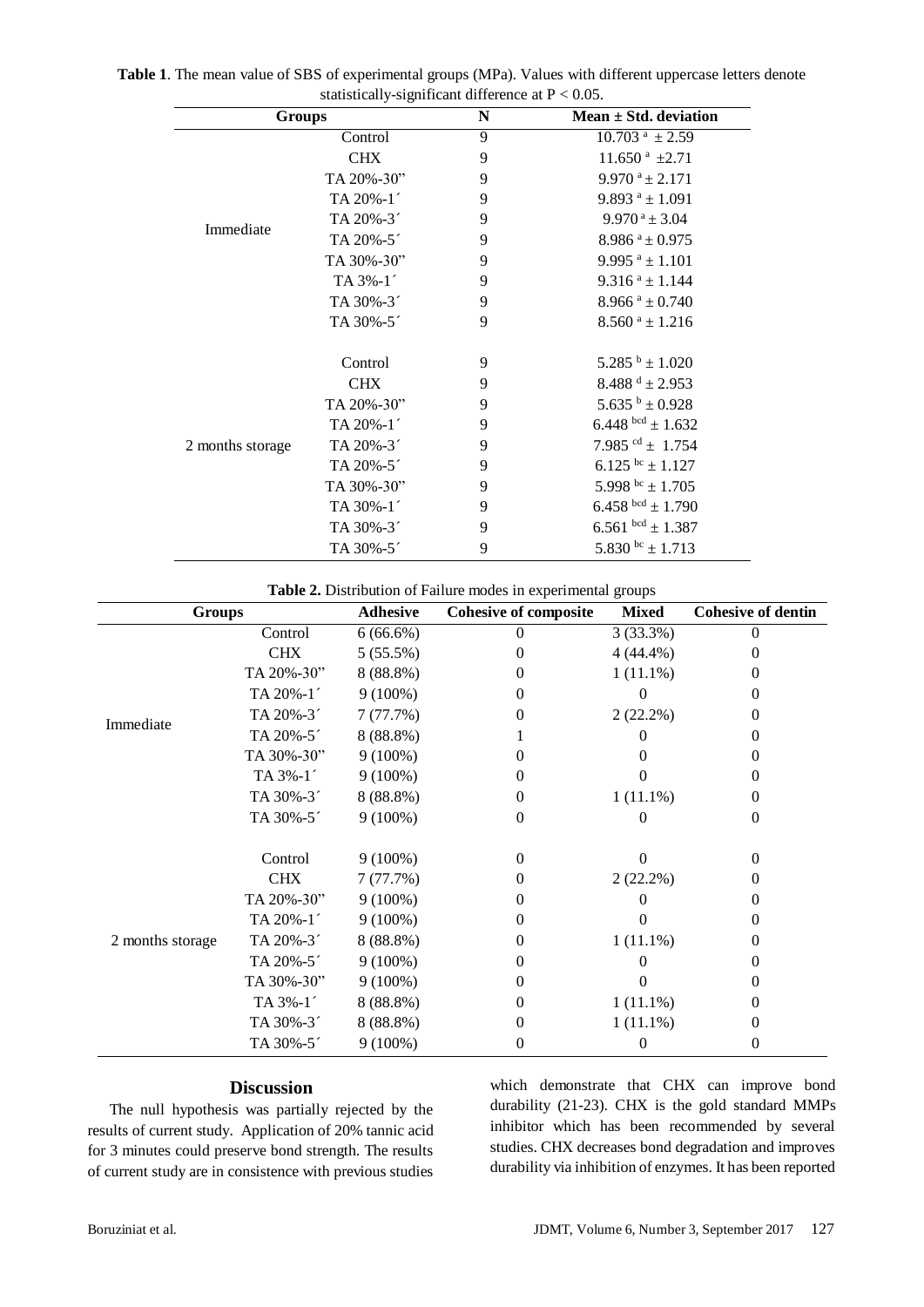by several authors that CHX doesn't interfere with immediate bond strength and has no negative effect on bond strength [\(4,](#page-3-3)[24\)](#page-4-13). More ever, it results in higher long term bond strength values and improves bond durability. [\(25,](#page-4-14) [26\)](#page-4-15). This effect is attributed to substantivity and also in the prolonged retention of CHX to dentin surface that result in a more durable hybrid layer over time [\(6](#page-3-5)[,25,](#page-4-14) [26\)](#page-4-15). Breschi *et al.* (27) reported significantly less hybrid layer degradation and reduction in bond strength in CHX-treated specimens compared to control specimens [\(27\)](#page-4-16). Carrilho et al. (8) in an *in-vitro* study on inhibitory effect of CHX, reported that CHX preserves hybrid layer against degradation and aging over time [\(8\)](#page-4-1). Zhou et al. (7) in an *in-vitro* study added CHX to the primer of a two-step self -etch adhesive and confirmed the effect of CHX in preservation of bond to dentin[\(7\)](#page-4-0).

Cross linking agents improve bond durability via concealing cleavage site of fibrils, decreasing enzymes activity and water sorption. They promote modulus of elasticity and tensile properties of dentin. Macedo *et al.* (28) claimed that using cross linkers such as glutaraldehyde and grapes seed juice significantly improved bond to carious dentin [\(28\)](#page-5-0).

For the first time, Bedran-russo applied 10% and 20% TA as a cross linker for one hour. He reported that 20% TA cloud inhibit bond degradation in samples that were stored in collagenase for 24h [\(10\)](#page-4-3). In the current study, only one adhesive system (PQ1) was tested. Our results were consistent with De Muancks et *al.* (29) study about etch and rinse adhesives. Results of the current study about immediate bond strength demonstrated that 20% and 30% TA didn't have significant differences. Different concentrations and application times of TA decreased the immediate bond strength in comparison to the control group, though not significantly. This could be attributed to the presence of water in TA solutions. It was in consistent with results of Pavan *et al.* (30); that used 25% TA as a conditioner for dentin. Some studies on cross linkers claim that they are time and concentration dependent, although our results didn't prove it [\(11,](#page-4-4) [19,](#page-4-10) [31\)](#page-5-1). Zouet al. (32) reported that the cholesterol esterase enzyme in saliva can destruct monomers with aromatic rings such as Bis-GMA in 16 days [\(32\)](#page-5-2). Other study also mentioned that methyl methacrylate polymers with ester links are susceptible to hydrolysis and MMPs (33). Armstrong *et al.* (34) demonstrated that samples stored in proximity of a cholesterol esterase (with origin of Clostridium hisblytion) showed lower bond strength. This issue is interpreted as enzymatic hydrolysis has a more destructive effect on resin-dentin bond compared to collagenase degradation since bond strength in collagenase group and artificial saliva group didn't differ significantly [\(34\)](#page-5-3). Several authors reported that CHX doesn't decrease immediate bond significantly [\(27,](#page-4-16) [35\)](#page-5-4). In the current study, the bond strength in CHX group, immediately and after 2 months (in collagenase), didn't differ significantly. This could be attributed to participation of CHX in promotion of bond durability as

proved by other studies. Biocompatibility is one of the advantages of TA over other cross linkers such as glutaraldehyde. TA is supposed to have low cytotoxicity by several authors [\(36-38\)](#page-5-5). Bitter (39) reported that 25% TA is well tolerated by pulp and has no adverse effects. According to our results, the best application time recommended for TA was 3 min, though it didn't differ significantly with 1 min and 30 sec application times. It seems that TA can establish hydrogen bond with collagen, which increases modulus of elasticity of dentin. Bedran-Russo *et al.* (11) and Castellan *et al*. (38) reported that TA slows down the rate of bond degradation through covering cleavage sites and reducing enzymes activity [\(11,](#page-4-4) [38\)](#page-5-6).

Our study was an *in-vitro* study, thus conducting *invivo* and clinical studies with larger sample sizes are recommended. Furthermore, in the present study, a total etch adhesive was tested. Trials on self-etch adhesives are needed in future. Within limitations of this study, it's concluded that application of 20% TA for 3 minutes would improve bond strength of total etch adhesives to dentin.

#### **References**

- <span id="page-3-0"></span>1. Dos Santos PH, Karol S, Bedran-Russo AK. Longterm nano-mechanical properties of biomodified dentin-resin interface components. J Biomech 2011;44:1691-94.
- <span id="page-3-1"></span>2. Fang M, Liu R, Xiao Y, Li F, Wang D, Hou R, et al. Biomodification to dentin by a natural crosslinker improved the resin-dentin bonds. J Dent 2012;40:458-66.
- <span id="page-3-2"></span>3. Liu Y, Tjaderhane L, Breschi L, Mazzoni A, Li N, Mao J, et al. Limitations in bonding to dentin and experimental strategies to prevent bond degradation. J Dent Res 2011;90:953-68.
- <span id="page-3-3"></span>4. Moon PC, Weaver J, Brooks CN. Review of matrix metalloproteinases' effect on the hybrid dentin bond layer stability and chlorhexidine clinical use to prevent bond failure. Open Dent J 2010;4:147-52.
- <span id="page-3-4"></span>5. Zheng X, Hu J, Chen Y, Zhu Y, Chen H. AFM study of the effects of collagenase and its inhibitors on dentine collagen fibrils. J Dent 2012;40:163-71.
- <span id="page-3-5"></span>6. Carrilho MR, Tay FR, Donnelly AM, Agee KA, Tjaderhane L, Mazzoni A, et al. Host-derived loss of dentin matrix stiffness associated with solubilization of collagen. J Biomed Mater Res B Appl Biomater 2009;90:373-80.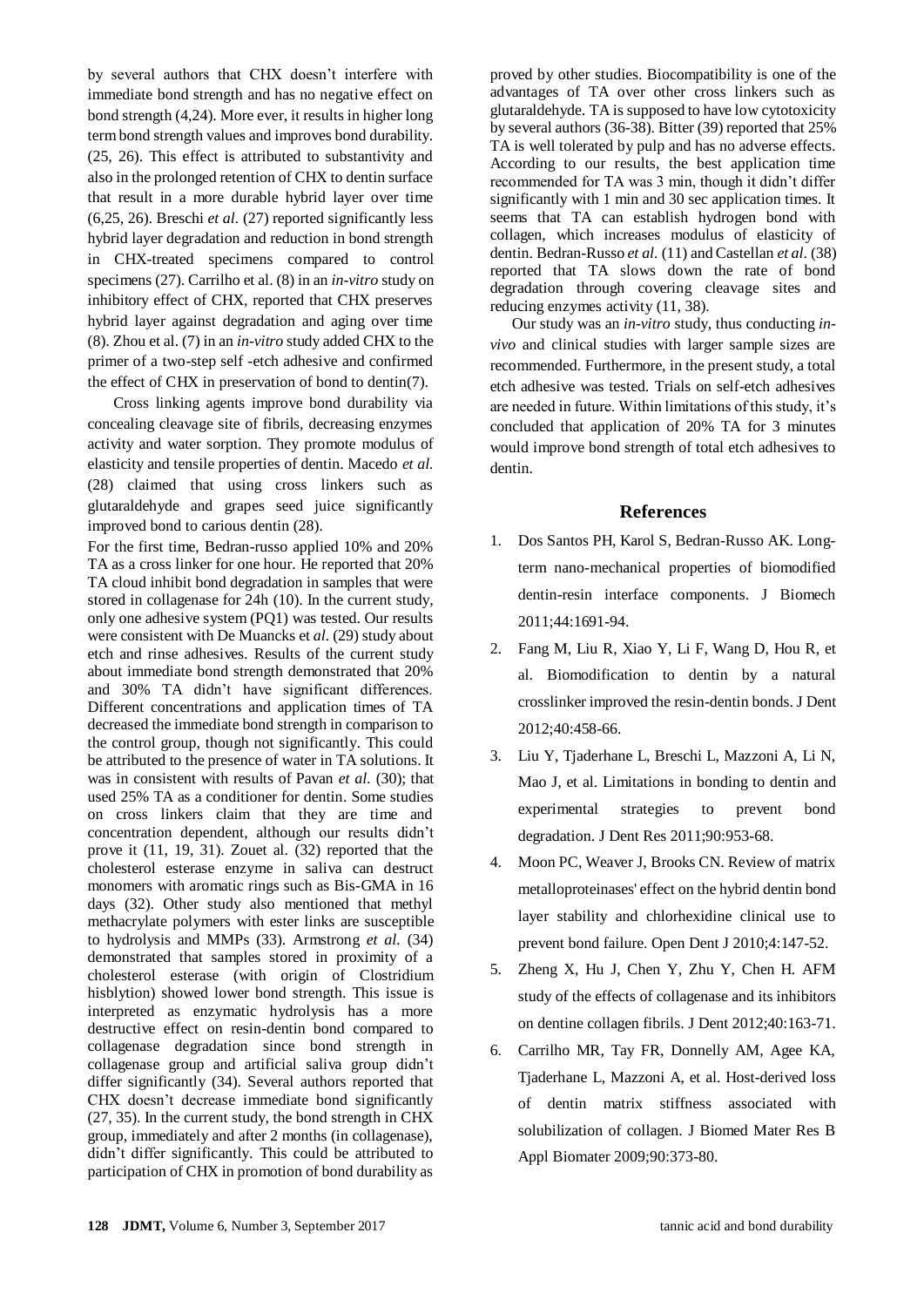- <span id="page-4-0"></span>7. Zhou J, Tan J, Chen L, Li D, Tan Y. The incorporation of chlorhexidine in a two-step selfetching adhesive preserves dentin bond *in-vitro*. J Dent 2009;37:807-12.
- <span id="page-4-1"></span>8. Carrilho MR, Carvalho RM, de Goes MF, di Hipolito V, Geraldeli S, Tay FR, et al. Chlorhexidine preserves dentin bond *in-vitro*. J Dent Res 2007;86:90-4.
- <span id="page-4-2"></span>9. Zhou J, Tan J, Yang X, Xu X, Li D, Chen L. MMPinhibitory effect of chlorhexidine applied in a selfetching adhesive. J Adhes Dent 2011;13:111-5.
- <span id="page-4-3"></span>10. Bedran-Russo AK, Pashley DH, Agee K, Drummond JL, Miescke KJ. Changes in stiffness of demineralized dentin following application of collagen crosslinkers. J Biomed Mater Res B Appl Biomater 2008;86B:330-4.
- <span id="page-4-4"></span>11. Bedran-Russo AK, Yoo KJ, Ema KC, Pashley DH, Isenburg JC, Simionescu DT, et al. Mechanical properties of tannic-acid-treated dentin matrix
- 12. Tannic acid treatment enhances biostability and reduces calcification of glutaraldehyde fixed aortic wall. J Dent Res 2009;88:807-11.
- <span id="page-4-5"></span>13. Hannas AR, Pereira JC, Granjeiro JM, Tjaderhane L. The role of matrix metalloproteinases in the oral environment. Acta Odontol Scand 2007;65:1-13.
- <span id="page-4-6"></span>14. Hebling J, Pashley DH, Tjaderhane L, Tay FR. Chlorhexidine arrests subclinical degradation of dentin hybrid layers in vivo. J Dent Res 2005;84:741-6.
- <span id="page-4-7"></span>15. De Munck J, Van den Steen PE, Mine A, Van Landuyt KL, Poitevin A, Opdenakker G, et al. Inhibition of enzymatic degradation of adhesivedentin interfaces. J Dent Res 2009;88:1101-6.
- 16. Stanislawczuk R, Costa JA, Polli LG, Reis A, Loguercio AD. Effect of tetracycline on the bond performance of etch-and-rinse adhesives to dentin. Braz Oral Res 2011;25:459-65.
- 17. Stanislawczuk R, Reis A, Loguercio AD. A 2-year *in-vitro* evaluation of a chlorhexidine-containing acid on the durability of resin-dentin interfaces. J Dent 2011;39:40-7.
- <span id="page-4-8"></span>18. Gendron R, Grenier D, Sorsa T, Mayrand D. Inhibition of the activities of matrix metalloproteinases 2, 8, and 9 by chlorhexidine. Clin Diagn Lab Immunol 1999;6:437-9.
- <span id="page-4-9"></span>19. Liu R, Fang M, Xiao Y, Li F, Yu L, Zhao S, et al. The effect of transient proanthocyanidins preconditioning on the cross-linking and mechanical properties of demineralized dentin. J Mater Sci Mater Med 2011;22:2403-11.
- <span id="page-4-10"></span>20. Bitter NC. The effect of 25% tannic acid on prepared dentin: a scanning electron microscopemethylene blue dye study. J Prosthet Dent 1990;64:12-6.
- <span id="page-4-11"></span>21. Sabbak SA, Hassanin MB. A scanning electron microscopic study of tooth surface changes induced by tannic acid. J Prosthet Dent 1998;79:169-74.
- <span id="page-4-12"></span>22. Carrilho MR, Geraldeli S, Tay F, de Goes MF, Carvalho RM, Tjaderhane L, et al. In vivo preservation of the hybrid layer by chlorhexidine. J Dent Res 2007;86:529-33.
- 23. Catalbas B, Ercan E, Erdemir A, Gelgor IE, Zorba YO.Effects of different chlorhexidine formulations on shear bond strengths of orthodontic brackets. Angle Orthod 2009;79:312-6.
- 24. de Castro FL, de Andrade MF, Duarte Junior SL, Vaz LG, Ahid FJ. Effect of 2% chlorhexidine on microtensile bond strength of composite to dentin. J Adhes Dent 2003;5:129-38.
- <span id="page-4-13"></span>25. Erhardt MC, Osorio R, Toledano M. Dentin treatment with MMPs inhibitors does not alter bond strengths to caries-affected dentin. J Dent 2008;36:1068-73.
- <span id="page-4-14"></span>26. Carrilho MR, Carvalho RM, Sousa EN, Nicolau J, Breschi L, Mazzoni A, et al. Substantivity of chlorhexidine to human dentin. Dent Mater 2010;26:779-85.
- <span id="page-4-15"></span>27. Leitune VC, Portella FF, Bohn PV, Collares FM, Samuel SM. Influence of chlorhexidine application on longitudinal adhesive bond strength in deciduous teeth. Braz Oral Res 2011;25:388-92.
- <span id="page-4-16"></span>28. Breschi L, Cammelli F, Visintini E, Mazzoni A, Vita F, Carrilho M, et al. Influence of chlorhexidine